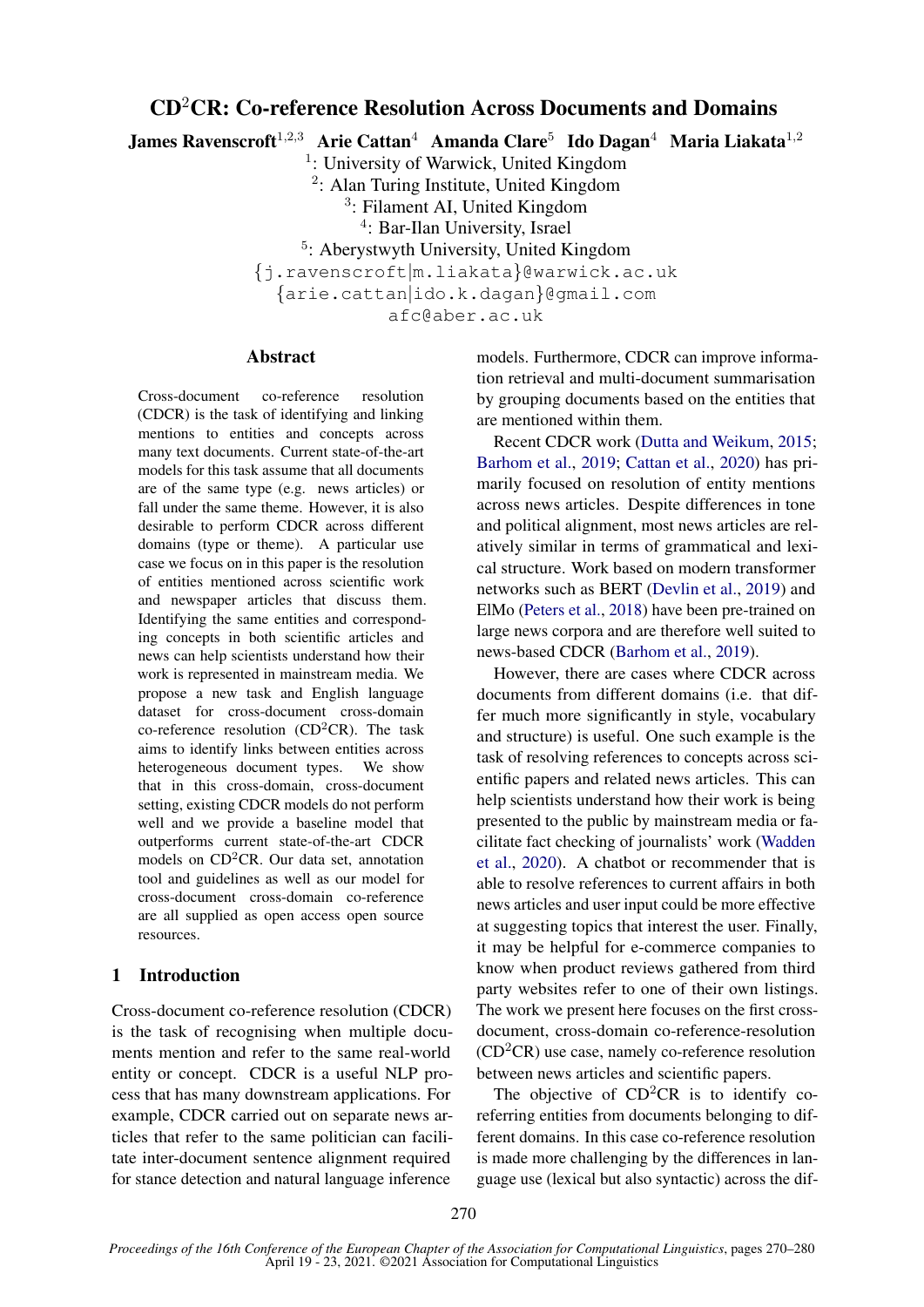ferent domains. Specifically, authors of scientific papers aim to communicate novel scientific work in an accurate and unambiguous way by using precise scientific terminology. Whilst scientific journalists also aim to accurately communicate novel scientific work, their work is primarily funded by newspaper sales and thus they also aim to captivate as large an audience as possible. Therefore journalists tend to use simplified vocabulary and structure, creative and unexpected writing style, slang, simile, metaphor and exaggeration to make their work accessible, informative and entertaining in order to maximise readership [\(Louis and Nenkova,](#page-10-2) [2013\)](#page-10-2).

Success at the  $CD<sup>2</sup>CR$  task in this setting is dependent on context sensitive understanding of how the accessible but imprecise writing of journalists maps on to precise terminology used in scientific writing. For example, a recent study has found that "convalescent plasma derived from donors who have recovered from COVID-19 can be used to treat patients sick with the disease"  $<sup>1</sup>$  $<sup>1</sup>$  $<sup>1</sup>$ . A news arti-</sup>  $cle<sup>2</sup>$  $cle<sup>2</sup>$  $cle<sup>2</sup>$  discussing this work says that "...blood from recovered Covid-19 patients in the hope that transfusions...[can help to treat severely ill patients]" . In this example the task is to link 'blood' to 'convalescent plasma' and 'recovered Covid-19 patients' to 'donors'. These cross-document, cross-domain coreference chains can be used as contextual anchors for downstream analysis of the two document settings via tasks such as natural language inference, stance detection and frame analysis.

The contributions in this paper are the following:

- A novel task setting for CDCR that is more challenging than those that already exist due to linguistic variation between different domains and document types (we call this  $CD<sup>2</sup>CR$ ).
- An open source English language  $CD<sup>2</sup>CR$ dataset with 7602 co-reference pair annotations over 528 documents and detailed 11 page annotation guidelines (section [3.1\)](#page-2-0).
- A novel annotation tool to support ongoing data collection and annotation for  $CD<sup>2</sup>CR$  including a novel sampling mechanism for calculating inter-annotator agreement (Section [3.4\)](#page-3-0).

• A series of experiments on our dataset using different baseline models and an indepth capability-based evaluation of the bestperforming baseline (Section [5\)](#page-6-0)

# 2 Related Work

## 2.1 Co-reference Resolution

Intra-document co-reference resolution is a well understood task with mature training data sets [\(Weischedel et al.,](#page-10-3) [2013\)](#page-10-3) and academic tasks [\(Re](#page-10-4)[casens et al.,](#page-10-4) [2010\)](#page-10-4). The current state of the art model by [Joshi et al.](#page-9-4) [\(2020\)](#page-9-4) is based on [Lee](#page-9-5) [et al.](#page-9-5) [\(2017,](#page-9-5) [2018\)](#page-9-6) and uses a modern BERT-based [\(Devlin et al.,](#page-9-3) [2019\)](#page-9-3) architecture. Comparatively, CDCR, which involves co-reference resolution across multiple documents, has received less attention in recent years [\(Bagga and Baldwin,](#page-9-7) [1998;](#page-9-7) [Rao et al.,](#page-10-5) [2010;](#page-10-5) [Dutta and Weikum,](#page-9-0) [2015;](#page-9-0) [Barhom](#page-9-1) [et al.,](#page-9-1) [2019\)](#page-9-1). [Cattan et al.](#page-9-2) [\(2020\)](#page-9-2) jointly learns both entity and event co-reference tasks, achieving current state of the art performance for CDCR, and as such provides a strong baseline for experiments in CD<sup>2</sup>CR. Both [Cattan et al.](#page-9-2) [\(2020\)](#page-9-2) and [Barhom et al.](#page-9-1) [\(2019\)](#page-9-1) models are trained and evaluated using the ECB+ corpus [\(Cybulska and Vossen,](#page-9-8) [2014\)](#page-9-8) which contains news articles annotated with both entity and event mentions.

# 2.2 Entity Linking

Entity Linking (EL) focuses on alignment of mentions in documents to resources in an external knowledge resource [\(Ji et al.,](#page-9-9) [2010\)](#page-9-9) such as SNOMED  $CT^3$  $CT^3$  or DBPedia<sup>[4](#page-1-3)</sup>. EL is challenging due to the large number of pairwise comparisons between document mentions and knowledge resource entities that may need to be carried out. [Raiman](#page-10-6) [and Raiman](#page-10-6) [\(2018\)](#page-10-6) provide state of the art performance by building on [Ling et al.](#page-9-10) [\(2015\)](#page-9-10)'s work in which an entity type system is used to limit the number of required pairwise comparisons to related types. [Yin et al.](#page-10-7) [\(2019\)](#page-10-7) achieved comparable results using a graph-traversal method to similarly constrain the problem space to candidates within a similar graph neighbourhood. EL can be considered a narrow sub-task of CDCR since it cannot resolve novel and rare entities or pronouns [\(Shen et al.,](#page-10-8) [2015\)](#page-10-8). Moreover EL's dependency on expensiveto-maintain external knowledge graphs is also problematic when limited human expertise is available.

<span id="page-1-0"></span><sup>1</sup>DOI: 10.1101/2020.03.16.20036145

<span id="page-1-1"></span><sup>2</sup><https://tinyurl.com/ycnq9xg7>

<span id="page-1-2"></span><sup>3</sup><https://tinyurl.com/yy7g4ttz>

<span id="page-1-3"></span><sup>4</sup><https://wiki.dbpedia.org/>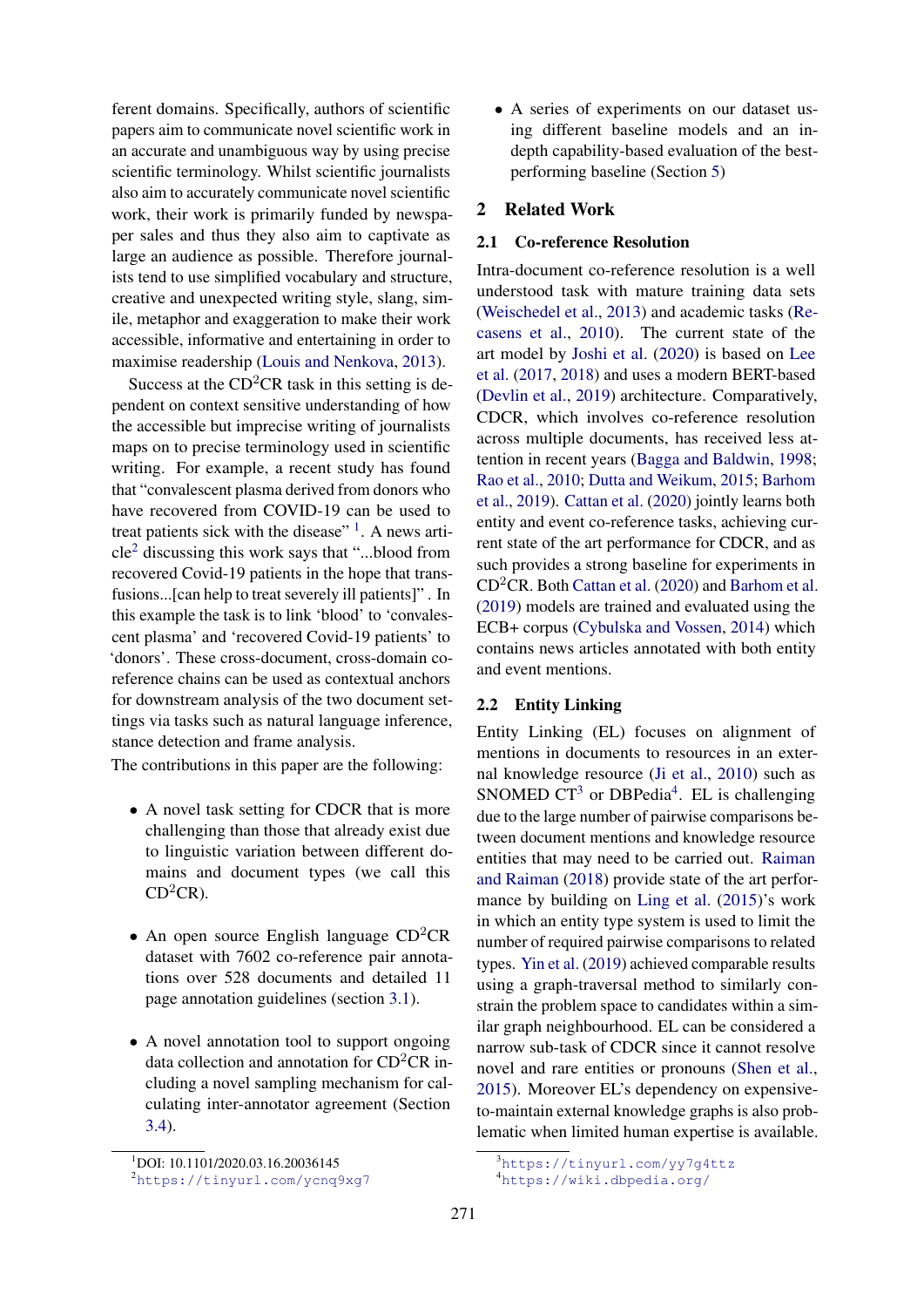Given these limitations, EL is inappropriate within our task setting, hence our CDCR-based approach.

## <span id="page-2-3"></span>2.3 Semantic Specialisation

Like earlier static vector language models, contextual language models such as BERT [\(Devlin](#page-9-3) [et al.,](#page-9-3) [2019\)](#page-9-3) and ElMo [\(Peters et al.,](#page-10-0) [2018\)](#page-10-0) use distributional knowledge [\(Harris,](#page-9-11) [1954\)](#page-9-11) inherent in large text corpora to learn context-aware word embeddings that can be used for downstream NLP tasks. However, these models do not learn about formal lexical constraints, often conflating different types of semantic relatedness [\(Ponti et al.,](#page-10-9) [2018;](#page-10-9) [Lauscher et al.,](#page-9-12) [2020\)](#page-9-12). This is a weakness of all distributional language models that is particularly problematic in the context of CD<sup>2</sup>CR for entity mentions that are related but not co-referent (e.g. "Mars" and "Jupiter" as shown in section [5.](#page-6-0)

A number of solutions have been proposed for adding lexical knowledge to static word embeddings [\(Yu and Dredze,](#page-10-10) [2014;](#page-10-10) [Wieting et al.,](#page-10-11) [2015;](#page-10-11) [Ponti et al.,](#page-10-9) [2018\)](#page-10-9) but contextual language models have received comparatively less attention. Lauscher et al [\(2020\)](#page-9-12) propose adding a lexical relation classification step to BERT's language model pre-training phase to allow the model to integrate both lexical and distributional knowledge. Their model, LIBERT, has been shown to facilitate statistically-significant performance boosts on a variety of downstream NLP tasks.

## 3 Dataset creation

Our dataset is composed of pairs of news articles and scientific papers gathered automatically (Section [3.1\)](#page-2-0). Our annotation process begins by obtaining summaries of the news and science document pairs (extractive news summaries and scientific abstracts, respectively) (Section [3.2\)](#page-2-1). Candidate coreference pairs from each summary-abstract pair are identified and scored automatically. (Section [3.3\)](#page-3-1). Candidate co-reference pairs are then presented to human annotators via a bespoke annotation interface for scoring (Section [3.4\)](#page-3-0). Annotation quality is measured on an ongoing basis as new candidates are added to the system (Section [3.5\)](#page-3-2).

#### <span id="page-2-0"></span>3.1 Data Collection

We have developed a novel data set that allows us to train and evaluate a  $CD<sup>2</sup>CR$  model. The corpus is approximately 50% the size of the ECB+ corpus (918 documents) [\(Cybulska and Vossen,](#page-9-8) [2014\)](#page-9-8)

<span id="page-2-2"></span>

|       | <b>Subset   Documents Mentions Clusters</b>     |       |     |
|-------|-------------------------------------------------|-------|-----|
| Train |                                                 | 4,604 | 426 |
| Dev   | $\begin{array}{ c c }\n300 \\ 142\n\end{array}$ | 1.821 | 199 |
| Test  | 86                                              | 1.177 | 101 |

Table 1: Total individual documents, mentions, coreference clusters of each subset excluding singletons.

and is split into training, development and test sets (statistics for each subset are provided in Table [1\)](#page-2-2). Each pair of documents consists of a scientific paper and a newspaper article that discusses the scientific work. In order to detect pairs of documents, we follow the approach of [\(Ravenscroft](#page-10-12) [et al.,](#page-10-12) [2018\)](#page-10-12), using approximate matching of author name and affiliation metadata, date of publishing and exact DOI matching where available to connect news articles to scientific publications.

We built a web scraper that scans for new articles from the 'Science' and 'Technology' sections of 3 well-known online news outlets (BBC, The Guardian, New York Times) and press releases from Eurekalert, a widely popular scientific press release aggregator. Once a newspaper article and related scientific paper are detected, the full text from the news article and the scientific paper abstract and metadata are stored. Where available the full scientific paper content is also collected. We ran the scraper between April and June 2020 collecting news articles and scientific papers including preprints discussing a range of topics such as astronomy, computer science and biology (incl. coverage of COVID-19). New relevant content is downloaded and ingested into our annotation tool (see Section [3.4\)](#page-3-0) on an ongoing basis as it becomes available.

#### <span id="page-2-1"></span>3.2 Article Summarisation

Newspaper articles and scientific papers are long and often complex documents, usually spanning multiple pages, particularly the latter. Moreover the two document types differ significantly in length. Comparing documents of such uneven length is a difficult task for human annotators. We also assume that asking human annotators to read the documents in their entirety to identify co-references would be particularly hard with a very low chance for good inter-annotator agreement (IAA). We therefore decided to simplify the task by asking annotators to compare summaries of the newspaper article (5-10 sentences long) and the scientific paper (abstract).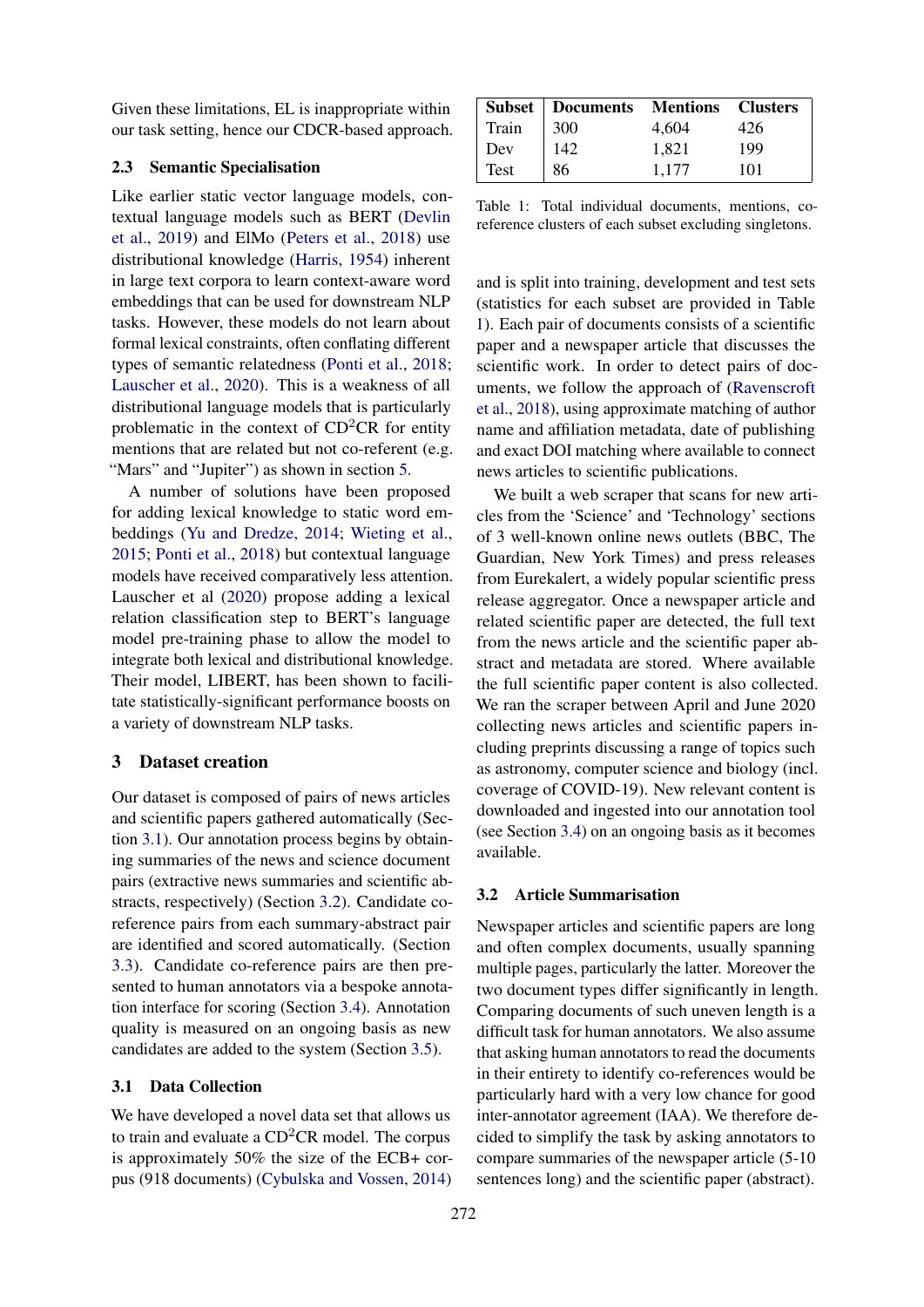For each document pair, we ask the annotators to identify co-referent mentions between the scientific paper abstract and a summary of the news article that is of similar length (e.g. 5-10 sentences). Scientific paper abstracts act as a natural summary of a scientific work and have been used as a strong baseline or even a gold-standard in scientific summarisation tasks [\(Liakata et al.,](#page-9-13) [2013\)](#page-9-13). Furthermore, abstracts are almost always available rather than behind paywalls like full text articles. For news summarisation, we used a state-of-the-art extractive model [\(Grenander et al.,](#page-9-14) [2019\)](#page-9-14) to extract sentences forming a summary of the original text. This model provides a summary de-biasing mechanism preventing it from focusing on specific parts of the full article, preserving the summary's informational authenticity as much as possible.

The difference in style between the two documents is preserved by both types of summary since abstracts are written in the same scientific style as full papers and the extractive summaries use verbatim excerpts of the original news articles.

#### <span id="page-3-1"></span>3.3 Generation of pairs for annotation

To populate our annotation tool, we generate pairs of candidate cross-document mentions to be evaluated by the user. Candidate mentions are identified by using spaCy [\(Honnibal and Montani,](#page-9-15) [2017\)](#page-9-15) for the recognition of noun phrases and named entities from each input document pair (abstract-news summary). For each pair of documents, pairs of all possible mention combinations are generated and stored for annotation.

In any given pair of documents, the majority of mention pairs  $(M_0, M_1)$  generated automatically in this way will not co-refer thus resulting in a vastly imbalanced dataset and also running the risk of demotivating annotators. To ensure that annotators are exposed to both positive and negative examples, we use a similarity score to rank examples based on how likely they are to co-refer. The first step in generating a similarity score  $s$  is to concatenate each abstract-news-summary pair together: "summary [SEP] abstract" into a pre-trained  $BERT_{\text{large}}$ model. Then we take the mean of the word vectors that correspond to the mention spans within the documents and calculate the cosine similarity of these vectors. We find that this BERT-based similarity score performs well in practice. We also use it in combination with a thresholding policy as one of our baseline models in Section [4.](#page-5-0)

# <span id="page-3-0"></span>3.4 Annotation Tool & Interface

We developed an open source annotation tool<sup>[5](#page-3-3)</sup> that allows humans to identify cross-document coreference between each pair of related documents. Whilst designing this tool, we made a number of decisions to simplify the task and provide clear instructions for the human annotators in order to encourage consistent annotation behaviour.

To maximise the quality and consistency of annotations in our corpus, we simplified the task as much as possible for the end user. Annotation tasks were framed as a single yes or no question: "Are x and y mentions of the same entity?". Mentions in context were shown in bold font whereas mentions already flagged as co-referent were shown in green. This enabled annotators to understand the implications for existing co-reference chains before responding (see Figure [3\)](#page-6-1). Questions were generated and ranked via our task generation pipeline (see Section [3.3](#page-3-1) above).

We added two additional features to our annotation interface to improve annotators' experience and to speed up the annotation process. Firstly, if the candidate pair is marked as co-referent, the user is allowed to add more mentions to the coreference cluster at once. Secondly, inspired by [\(Li](#page-9-16) [et al.,](#page-9-16) [2020\)](#page-9-16), if the automatically shown mention pair is not co-referent, the user can select a different mention that is co-referent.

The upstream automated mention detection mechanism can sometimes introduce incomplete or erroneous mentions, leading to comparisons that don't make sense or that are particularly difficult. Therefore, annotators can also move or resize the mention spans they are annotating.

We use string offsets of mention span pairs to tokens to check that they do not overlap with each other in order to prevent the creation of duplicates. Figure [1](#page-4-0) shows an illustrated example of the generation pipeline for mention pairs.

#### <span id="page-3-2"></span>3.5 Annotation Protocol

We recruited three university-educated human annotators and provided them with detailed annotation guidelines for the resolution of yes/no questions on potentially co-referring entities in pairs from the ordered queue described above. By default each entity pair resolution is carried out once, allowing us to quickly expand our data set. However, we pseudo-randomly sample 5% of men-

<span id="page-3-3"></span><sup>5</sup> https://github.com/ravenscroftj/cdcrtool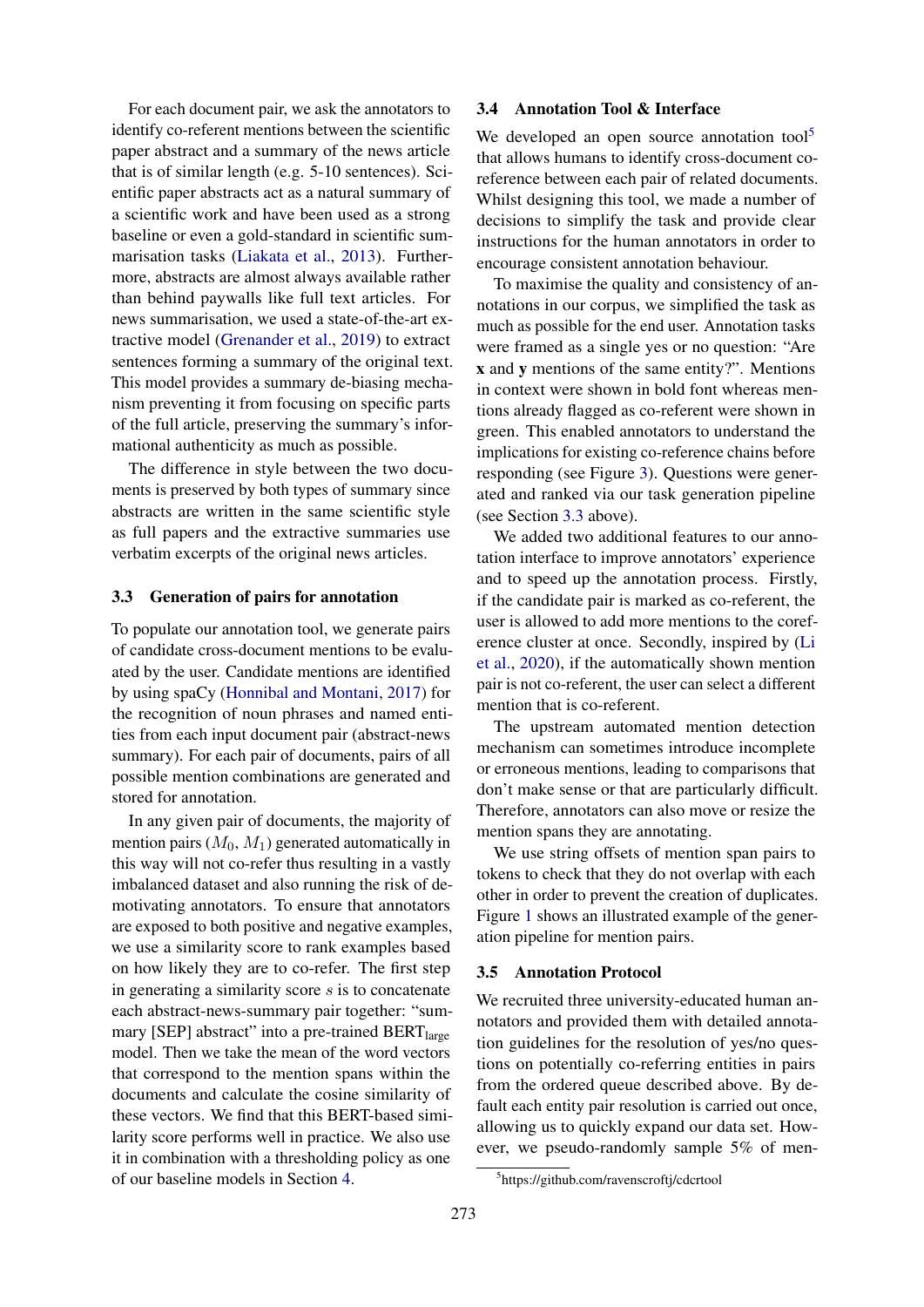<span id="page-4-0"></span>

Figure 1: Illustration of the generation process for pairs of potentially co-referring expressions, left boxes represent related news summary (top) and abstract (bottom), co-referent entity pairs in middle boxes shown with same formatting (underline,italic).

tion pairs in order to calculate inter-annotatoragreement (IAA) and make sure that data collected from the tool is consistent and suitable for modelling. New entity pairs for IAA are continually sampled as new document pairs and mention tuples are added to the corpus by the web scraper (Section [3.1\)](#page-2-0). The annotation system puts mention pairs flagged for IAA first in the annotation queue. Thus, all annotators are required to complete IAA comparisons before moving on to novel mention pairs. This allows us to ensure that all annotators are well represented in the IAA exercise. To avoid annotators being faced with a huge backlog of IAA comparisons before being able to proceed with novel annotations, we also limited the number of comparisons for IAA required by each user to a maximum of 150 per week.

# 3.6 Task Difficulty and Annotator Agreement

We anticipated that annotation of the  $CD<sup>2</sup>CR$  corpus would be difficult in nature due to its dependencies on context and lexical style. We invited users to provide feedback regularly to help us refine and clarify our guidelines and annotation tool in an iterative fashion. Users could alert us to examples they found challenging by flagging them as difficult in the tool. Qualitative analysis of the subset of 'difficult' cases showed that the resolution of mention pairs is often perceived by annotators as difficult when:

- Deep subject-matter-expertise is required to understand the mentions, e.g. is "jasmonic acid" the same as "regulator cis  $-(+)$ -12oxophytodienoic acid".
- Mentions involve non-commutable set membership ambiguity e.g. "Diplodocidae" and "the dinosaurs"

• Mentions are context dependent e.g. "the struggling insect" and "the monarch butterfly".

This feedback prompted the introduction of highlighting for existing co-reference chains in the user interface (as described in section [3.4](#page-3-0) above) to make it easier to tell when non-commutable set membership would likely introduce inconsistencies into the dataset. For mention pairs requiring subject-matter-expertise, annotators were encouraged to research the terms online. For context sensitive mention pairs, annotators were encouraged to read the full news article and full scientific paper in order to make a decision.

In our 11 page annotation guidelines document (appendix) we describe the use of our annotation tool and illustrate some challenging  $CD<sup>2</sup>CR$  tasks and resolution strategies. For example precise entities mentioned in the scientific document may be referenced using ambiguous exophoric mentions in the news article (e.g. 'a mountain breed of sheep' vs 'eight ovis aries'). Our guidelines require resolving these cases based on the journalist's intent (e.g. 'a mountain breed' refers to the 'ovis aries' sheep involved in the experiment).

We evaluated the final pairwise agreement between annotators using Cohen's Kappa [\(Cohen,](#page-9-17) [1960\)](#page-9-17) ( $\kappa_{\rm cohen}$ ) and an aggregate 'n-way' agreement score using Fleiss' Kappa [\(Fleiss,](#page-9-18) [1971\)](#page-9-18) ( $\kappa$ <sub>fleiss</sub>). Pairwise  $\kappa_{\text{cohen}}$  is shown in table [2](#page-5-1) along with the total number of tasks each annotator completed. Annotator 3 (A3) shows the most consistent agreement with the other two annotators. Our Fleiss' Kappa analysis of tasks common across the three annotators gave  $\kappa_{\text{fleiss}} = 0.554$ . We note that Fleiss' Kappa is a relatively harsh metric and values, like ours, between 0.41 and 0.60 are considered to demonstrate 'moderate agreement'[\(Landis](#page-9-19)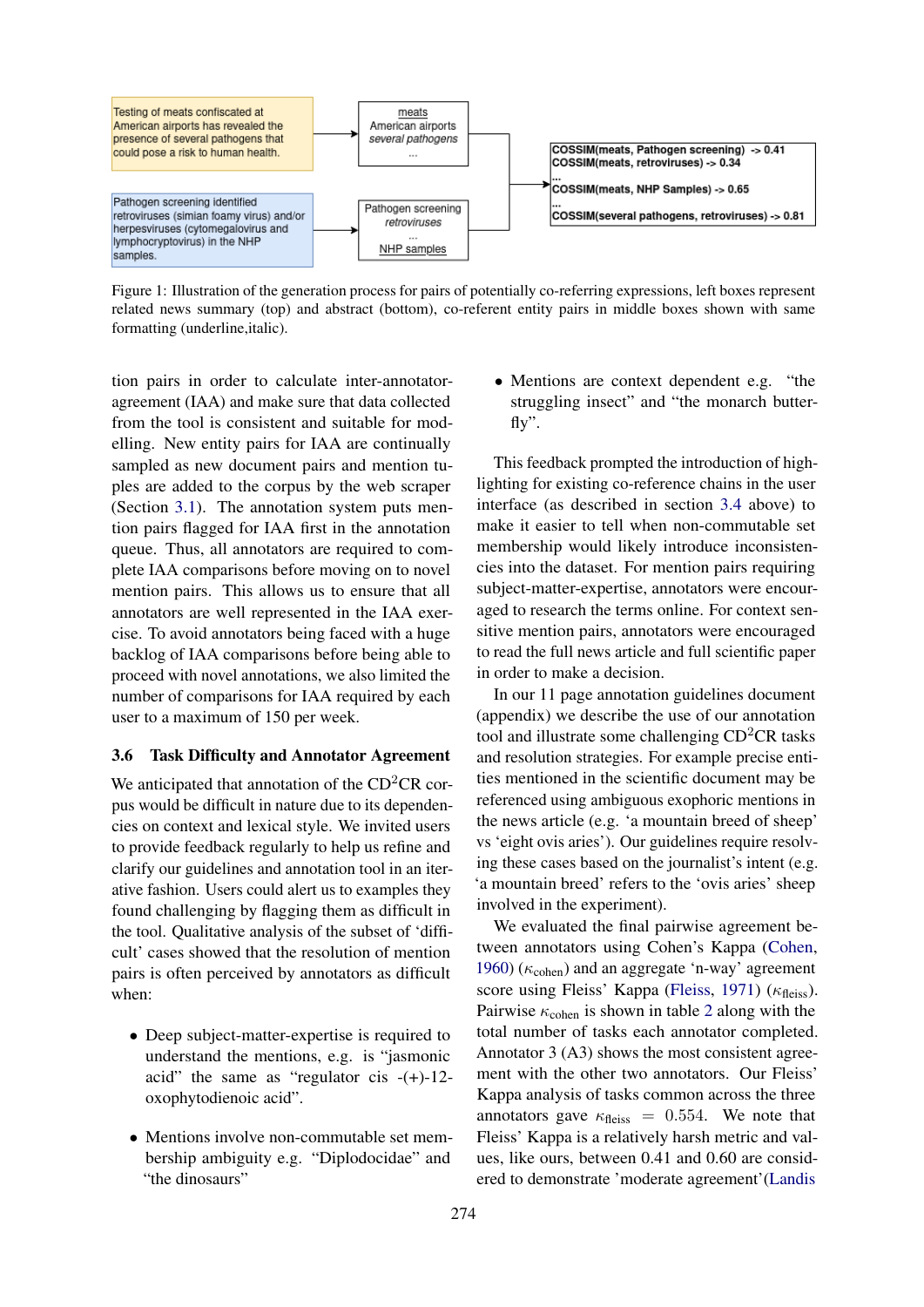<span id="page-5-1"></span>

| # Annotations A1 |       | A2              | A <sub>3</sub> |
|------------------|-------|-----------------|----------------|
| $A1 \mid 10,685$ |       | 0.492           | 0.600          |
| $A2 \mid 3,051$  | 0.492 | $\sim 10^{-10}$ | 0.500          |
| A3   9,847       | 0.600 | 0.500           |                |

Table 2: Number of Annotations and Pairwise Cohen's Kappa scores  $\kappa_{\rm cohen}$  between annotators.

[and Koch,](#page-9-19) [1977\)](#page-9-19). We also carried out Fleiss' Kappa analysis on the subset of mention pairs that were completed by all annotators and were also marked as difficult by at least one user (180 mention pairs in total). We found that for this subset of pairs,  $\kappa_{\text{fleiss}} = 0.399$  which is considered to be fair agreement[\(Landis and Koch,](#page-9-19) [1977\)](#page-9-19).

# <span id="page-5-0"></span>4 Model

Below we describe several baseline models including state of the art CDCR models that we used to evaluate how well current approaches can be used in our  $CD<sup>2</sup>CR$  task setting.

### 4.1 BERT Cosine Similarity (BCOS) Baseline

In this model we calculate the cosine-similarity between embeddings of the two mentions in context  $(M_0, M_1)$  encoded using a pre-trained BERT model as discussed above in section [3.3.](#page-3-1) We define a thresholding function f to decide if  $M_0$  and  $M_1$ are co-referent  $(f(x) = 1)$  or not  $(f(x) = 0)$ :

$$
f(x) = \begin{cases} 1, & \text{if COSSIM}(M_0, M_1) \ge t \\ 0, & \text{otherwise} \end{cases}
$$

During inference, we pass this function over all pairs  $M_0$ ,  $M_1$  and infer missing links such that if  $f(A, B) = 1$  and  $f(B, C) = 1$  then  $f(A, C) = 1$ .

Based on Figure [2,](#page-5-2) we test values in increments of 0.01 between 0.3 and 0.8 inclusive for threshold cut off  $t$ . We evaluated the baseline by measuring its accuracy at predicting co-reference in each mention pair in the  $CD<sup>2</sup>CR$  development set. The best performance was attained when  $t = 0.65$ . A visualisation of the BERT Cosine Similarity distributions of co-referent and non co-referent annotated mention pairs can be seen in Figure [2.](#page-5-2)

Co-referent mention pairs tend to have a slightly higher BERT cosine similarity than non co-referent mention pairs but there is significant overlap of the two distributions suggesting that in many cases BERT similarity is too simplistic a measure.

<span id="page-5-2"></span>

Figure 2: BERT Cosine Similarity frequency distribution for co-referent (Yes) and non-co-referent (No) mention pairs in the  $CD<sup>2</sup>CR$  corpus.

#### <span id="page-5-3"></span>4.2 Entities Only Baseline (CA)

We use a state-of-the-art model [\(Cattan et al.,](#page-9-2) [2020\)](#page-9-2) (CA) for cross-document co-reference resolution. In this model, each document is separately encoded using a RoBERTa encoder (without fine-tuning) to get contextualized representations for each token. Then, similarly to the within-document coreference model by [Lee et al.](#page-9-5) [\(2017\)](#page-9-5), the mention spans are represented by the concatenation of four vectors: the vectors of the first and last token in the span, an attention-weighted sum of the span token vectors, and a feature vector to encode the span width. Two mention representations are then concatenated and fed to a feed-forward network to learn a likelihood score for whether two mentions co-refer. At inference time, agglomerative clustering is used on the pairwise scores to form coreference clusters.

The CA model is trained to perform both event and entity recognition on the ECB+ corpus [\(Cy](#page-9-8)[bulska and Vossen,](#page-9-8) [2014\)](#page-9-8) In our setting there is no event detection subtask so, for fair comparison, we pre-train the CA model on ECB+ entity annotations only and evaluate it on our new  $CD<sup>2</sup>CR$  task to see how well it generalises to our task setting.

#### 4.3 CA + Fine-Tuned (CA-FT) Baseline

Here we aim to evaluate whether fine tuning the CA model from section [4.2](#page-5-3) using the  $CD<sup>2</sup>CR$  corpus can improve its performance in the new task setting. The CA model is first trained on the ECB+ corpus in the manner described above. We then further fine-tune the feed-forward model (without affecting the RoBERTa encoder) on the  $CD<sup>2</sup>CR$  corpus for 10 epochs with early stopping. Pseudo-random sub-sampling is carried out on the training set to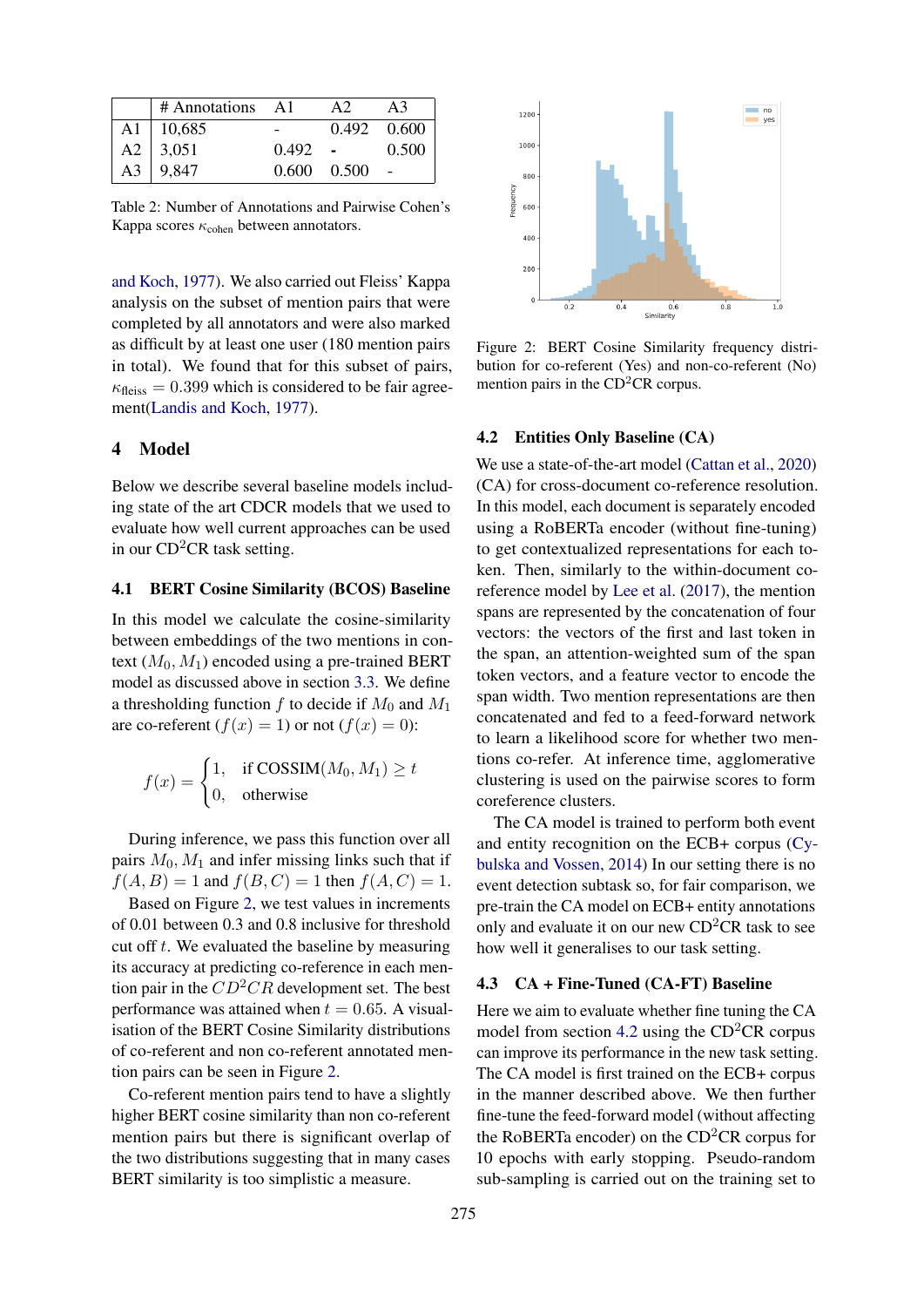#### <span id="page-6-1"></span>Are error-correcting code and a two-dimensional array mentions of the same thing?



Figure 3: An example of a cross-document co-reference task presented within our annotation tool.

ensure a balance of co-referent and non-co-referent mention pairs.

## <span id="page-6-2"></span>4.4 CA - Vanilla (CA-V) Baseline

Here we aim to evaluate whether training the CA model on the CD<sup>2</sup>CR dataset from the RoBERTa baseline without first training on the ECB+ corpus allows it to fit well to the new task setting. We re-initialise the CA encoder (Section [4.2\)](#page-5-3) using weights from RoBERTa [\(Liu et al.,](#page-10-13) [2019\)](#page-10-13) and randomly initialise the remaining model parameters. We then train the model on the  $CD<sup>2</sup>CR$  corpus for up to 20 epochs with early stopping with pseudorandom sub-sampling as above.

# 4.5 CA - SciBERT (CA-S) Baseline

This model is the same as CA-V but we replace the RoBERTa encoder with SciBERT [\(Beltagy et al.,](#page-9-20) [2019\)](#page-9-20), a version of BERT pre-trained on scientific literature in order to test whether the scientific terms and context captured by SciBERT improve performance at the  $CD<sup>2</sup>CR$  task compared to RoBERTa. Similarly to CA-V in section [4.4,](#page-6-2) we initialise the BERT model with weights from SciBERT<sub>scivocab-uncased</sub> [\(Beltagy et al.,](#page-9-20) [2019\)](#page-9-20) and randomly initialise the remaining model parameters, training on the  $CD<sup>2</sup>CR$  corpus for up to 20 epochs with early stopping.

### 5 Results and Discussion

We evaluate each of the model baselines described in section [4](#page-5-0) above on the test subset of our  $CD<sup>2</sup>CR$ corpus. Results are shown in table [3.](#page-6-0)

For the purposes of evaluation, we use named entity spans from the manually annotated  $CD<sup>2</sup>CR$  as

the "gold standard" in all experiments rather than using the end-to-end Named Entity Recognition capabilities provided by some of the models. We evaluate the models using the metrics described by [Vilain et al.](#page-10-14) [\(1995\)](#page-10-14) (henceforth MUC) and [Bagga](#page-9-7) [and Baldwin](#page-9-7) [\(1998\)](#page-9-7) (henceforth  $B^3$ ). MUC F1, precision and recall are defined in terms of pairwise co-reference relationships between each mention.  $B<sup>3</sup>$ , F1, precision and recall are defined in terms of presence or absence of specific entities in the cluster. When measuring  $B^3$ , we remove entities with no co-references (singletons) from the evaluation to avoid inflation of results [\(Cattan et al.,](#page-9-2) [2020\)](#page-9-2).

The threshold baseline (BCOS) gives the highest MUC recall but also poor MUC precision and poorest  $B^3$  precision. The  $B^3$  metric is highly specific with respect to false-positive entity mentions and strongly penalises BCOS for linking all noncoreferent pairs with  $COSSIM(M_0, M_1) \geq 0.65$ . Furthermore, Fig. [2](#page-5-2) shows that a thresholding strategy is clearly sub-optimal given that there is a significant overlap of co-referent and non-co-referent pairs with only a small minority of pairs at the top and bottom of the distribution that do not overlap.

<span id="page-6-0"></span>

| <b>Model</b> | <b>MUC</b> |                                           |  | $\mathbf{R}^3$ |  |      |
|--------------|------------|-------------------------------------------|--|----------------|--|------|
|              | P          | $\mathbf{R}$                              |  | $F1$   P R     |  | - F1 |
| <b>BCOS</b>  |            | $0.42$ 0.94 0.58 0.01 0.45 0.00           |  |                |  |      |
| CA           |            | $0.41$ $0.51$ $0.46$ $0.39$ $0.33$ $0.35$ |  |                |  |      |
| $CA-V$       |            | $0.50$ $0.69$ $0.58$ $0.35$ $0.57$ $0.44$ |  |                |  |      |
| <b>CA-FT</b> |            | $0.47$ 0.71 0.52 0.30 0.62 0.41           |  |                |  |      |
| $CA-S$       |            | <b>0.58</b> 0.46 0.51 0.32 0.53 0.39      |  |                |  |      |

Table 3: MUC and  $B<sup>3</sup>$  results from running baseline models on  $CD<sup>2</sup>CR$  test subset, BCOS threshold=0.65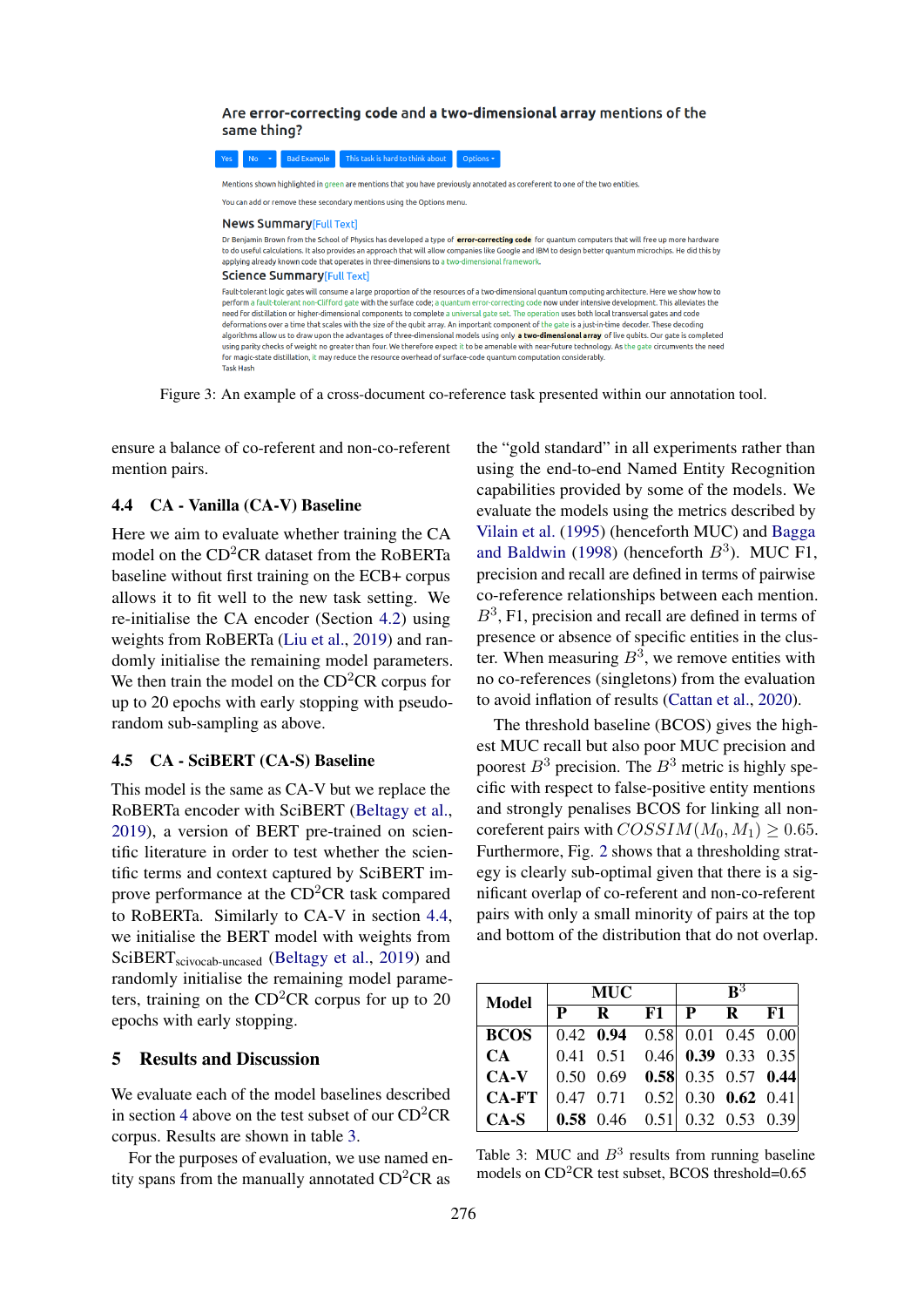<span id="page-7-1"></span>

| Test Type                                 | $Co-$          | Pass Rate &         | Example test case and outcome for test case                                                                         |  |  |
|-------------------------------------------|----------------|---------------------|---------------------------------------------------------------------------------------------------------------------|--|--|
|                                           | referent?      | <b>Total Tests</b>  |                                                                                                                     |  |  |
| Anaphora<br>and<br>Exophora<br>resolution | <b>Yes</b>     | $47.1\%$<br>(16/34) | M1: to boost the struggling insect's numbers [PASS]<br>M2: the annual migration of the <b>monarch butterfly</b>     |  |  |
|                                           | N <sub>0</sub> | 76.5%<br>(26/34)    | M1: monarchs raised in captivity [FAIL]<br>M2:  wild-caught <b>monarchs</b> in an indoor environment                |  |  |
| Subset rela-<br>tionship<br>resolution    | <b>Yes</b>     | 24.3% (9/37)        | M1:  it was in fact a hive of <b>human activity</b> [FAIL]<br>M2: Pre-Columbian cultural developments               |  |  |
|                                           | N <sub>0</sub> | $60.0\%$<br>(18/30) | M1:  the carnivore's skull [FAIL]<br>M2:  the gigantic extinct Agriotherium africanum                               |  |  |
| Para-<br>phrase<br>resolution             | <b>Yes</b>     | 33.3%<br>(13/39)    | M1: a giant short-faced bear [PASS]<br>M2: the gigantic extinct Agriotherium africanum                              |  |  |
|                                           | N <sub>0</sub> | $80.5\%$<br>(29/36) | M1: the energy that existing techniques require [FAIL]<br>M2: the lack of efficient catalysts for ammonia synthesis |  |  |

Table 4: A breakdown of specific tests carried out on CA-V model against three challenging types of relationships found in the  $CD<sup>2</sup>CR$  corpus. [PASS] or [FAIL] indicates CA-V model correctness. Pass Rate is mathematically equivalent to Recall for test sets.

Therefore, despite its promising MUC F1 score, it is clear that BCOS is not useful in practical terms.

Whilst our thresholding baseline above uses BERT, RoBERTa is used by [Cattan et al.](#page-9-2) [\(2020\)](#page-9-2) as the basis for their state-of-the-art model and thus for our models based on their work. Although the two models have the same architecture, RoBERTa has been shown to outperform BERT at a range of tasks [\(Liu et al.,](#page-10-13) [2019\)](#page-10-13). However, as shown in Figure [4,](#page-7-0) the cosine similarity distribution of mention pair embeddings produced by RoBERTa is compressed to use a smaller area of the potential distribution space compared to that of BERT (Figure [2\)](#page-5-2). This compression of similarities may imply a reduction in RoBERTa's ability to discriminate in our task setting. [Liu et al.](#page-10-13) [\(2019\)](#page-10-13) explain that their byte-pair-encoding (BPE) mechanism, which expands RoBERTa's sub-word vocabulary and simplifies pre-processing, can reduce model performance for some tasks, although this is not further explored in their work. We leave further exploration of RoBERTa's BPE scheme and its effects on the  $CD<sup>2</sup>CR$  task setting to future work.

All of the models specifically trained on the  $CD<sup>2</sup>CR$  corpus (CA-V, CA-FT, CA-S) outperform the CA model by a large margin. Furthermore, the CA-V model (without pre-training on ECB+ corpus) outperforms the CA-FT model (with ECB+ pre-training) by  $6\%$  MUC and  $3\%$  B<sup>3</sup>. These results suggest that the  $CD<sup>2</sup>CR$  task setting is distinct

<span id="page-7-0"></span>

Figure 4: RoBERTa Cosine Similarity frequency distribution for co-referent (Yes) and non-co-referent (No) mention pairs in the  $CD<sup>2</sup>CR$  corpus. Distribution is compressed between 0.8 and 1.0.

from the CDCR and ECB+ task setting and that this distinction is not solvable with fine-tuning.

In terms of both MUC and  $B^3$ , CA-S performs much worse than CA-V suggesting that SciBERT embeddings are less effective than RoBERTa embeddings in this task setting. We hypothesise that SciBERT's specialisation towards scientific embeddings may come at the cost of significantly worse news summary embeddings when compared to those produced by RoBERTa.

We next evaluate our best performing  $CD<sup>2</sup>CR$ baseline model (CA-V) at the entity resolution CDCR task using the ECB+ test corpus, to see how well it generalises to the original CDCR task. Results are presented in [5](#page-8-0) along-side Cattan et al's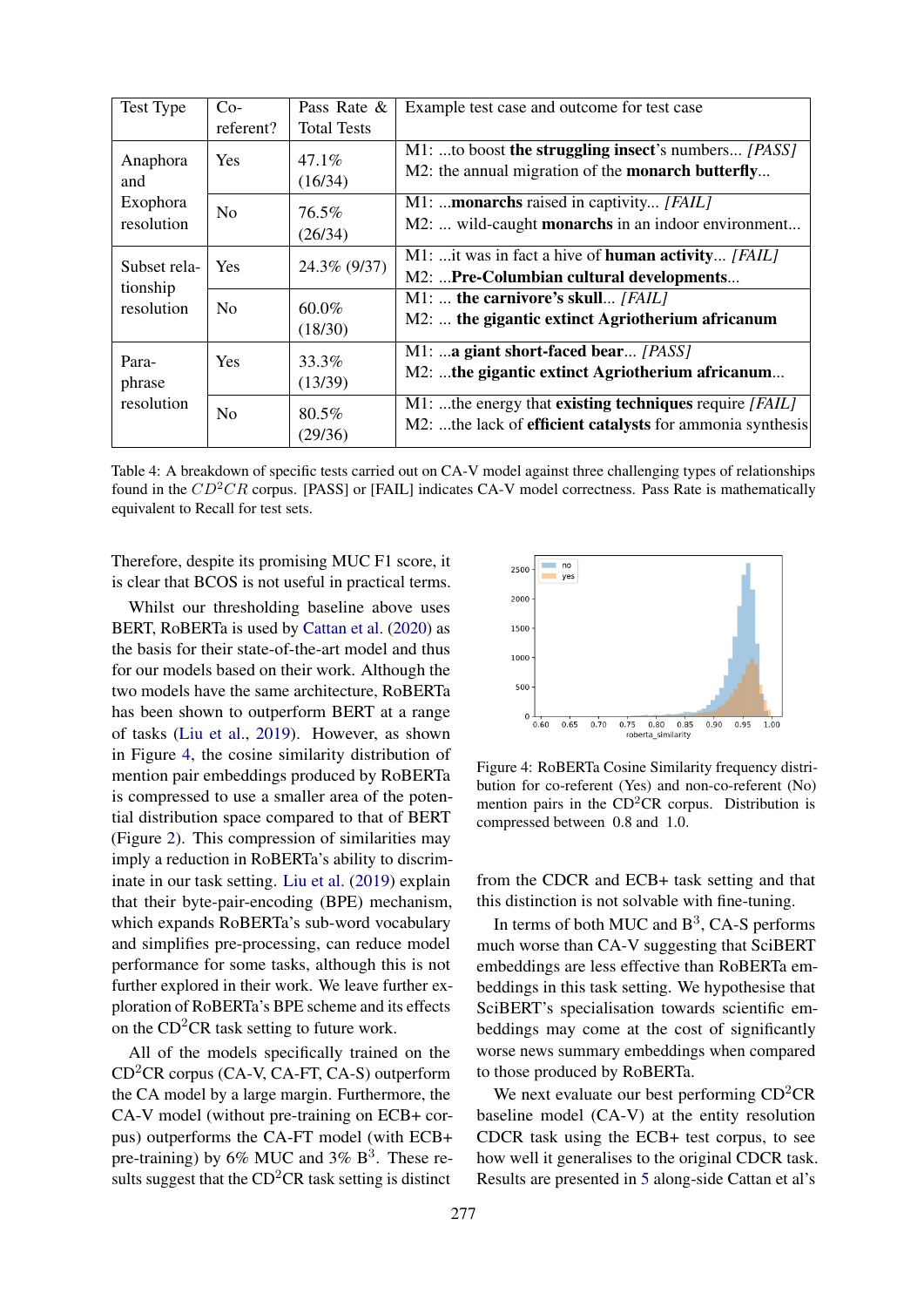original model results (CA). The CA-V model still shows good performance, despite a small drop, when compared to the original CA model. The drop in  $B<sup>3</sup>$  F1 is more pronounced than MUC but is still broadly in line with other contemporary CDCR systems [\(Cattan et al.,](#page-9-2) [2020\)](#page-9-2). The CA-V model demonstrates a promising ability to generalise beyond our corpus to other tasks and reveals an interesting correspondence between CDCR and CD<sup>2</sup>CR settings.

<span id="page-8-0"></span>

| <b>Model</b> | <b>MUC</b> |                                 |    | $R^3$        |             |      |
|--------------|------------|---------------------------------|----|--------------|-------------|------|
|              |            | $\mathbf{R}$                    | F1 | $\mathbf{P}$ | $\mathbf R$ | - F1 |
| <b>CA</b>    |            | $0.86$ 0.82 0.84 0.63 0.68 0.65 |    |              |             |      |
| $CA-V$       |            | $0.82$ 0.81 0.81 0.56 0.53 0.55 |    |              |             |      |

Table 5: MUC and  $B^3$  results from running the CD<sup>2</sup>CR baseline model (CA-V) on ECB+ dataset compared with original [Cattan et al.](#page-9-2) [\(2020\)](#page-9-2) (CA).

Finally, the best model (CA-V) is analysed using a series of challenging test cases inspired by Ribeiro et al [\(2020\)](#page-10-15). These test cases were created using 210 manually annotated mention-pairs found in the test subset of the  $CD<sup>2</sup>CR$  corpus according to the type of relationship illustrated (Anaphora & Exophora, Subset relationships, paraphrases). We collected a balanced set of 30-40 examples of both co-referent and non-coreferentbut-challenging pairs for each type of relationship (exact numbers in Table [4\)](#page-7-1). We then recorded whether the model correctly predicted co-reference for these pairs. The results along with illustrative examples of each relationship type are shown in Table [4.](#page-7-1) The results suggest that the model is better at identifying non-co-referent pairs than co-referent pairs and that it struggles with positive co-referent mentions for all three types of relationship. The model struggles to relate general reader-friendly descriptions of entities from news articles to precise and clinical descriptions found in scientific papers. The model often successfully identifies related concepts such as 'the carnivore's skull' and 'Agriotherium africanum'. However it is unable to deal with the complexity of these relationships and appears to conflate 'related' with 'co-referent', which is likely due to lack of lexical knowledge as we discussed in section [2.3.](#page-2-3) Figure [5](#page-8-1) shows significant overlap between co-referent and non-co-referent RoBERTa-based cosine similarities, which can also be observed for the wider corpus in Figure [4,](#page-7-0) but is especially bad for these test examples. This overlap

<span id="page-8-1"></span>

Figure 5: RoBERTa-based mention pair similarity frequency distribution for test examples from Table [4.](#page-7-1) 'yes' and 'no' for 'co-referent' and 'not-co-referent' respectively

suggests that disentangling these pairs is likely to be a challenging task for the downstream classification layer in the CA-V model. These challenges are less likely to occur in homogeneous corpora like ECB+ where descriptions and relationships remain consistent in detail and complexity.

# 6 Conclusion

We have defined cross-document, cross-domain co-reference resolution  $(CD<sup>2</sup>CR)$ , a special and challenging case of cross-document co-reference resolution for comparing mentions across documents of different types and/or themes. We have constructed a specialised  $CD<sup>2</sup>CR$  annotated dataset, available, along with our annotation guidelines and tool, as a free and open resource for future research. We have shown that state-of-the-art CDCR models do not perform well on the  $CD<sup>2</sup>CR$  dataset without specific training. Furthermore, even with task-specific training, models perform modestly and leave room for further research and improvement. Finally, we show that the understanding of semantic relatedness offered by current generation transformer-based language models may not be precise enough to reliably resolve complex linguistic relationships such as those found in  $CD<sup>2</sup>CR$  as well as other types of co-reference resolution and relationship extraction tasks. The use of semantic enrichment techniques (such as those discussed in Section [2.3\)](#page-2-3) to improve model performance in the  $CD<sup>2</sup>CR$  task should be investigated as future work.

# Acknowledgments

This work was supported by The Alan Turing Institute and University of Warwick under respective EPSRC grants EP/N510129/1 and EP/L016400/1.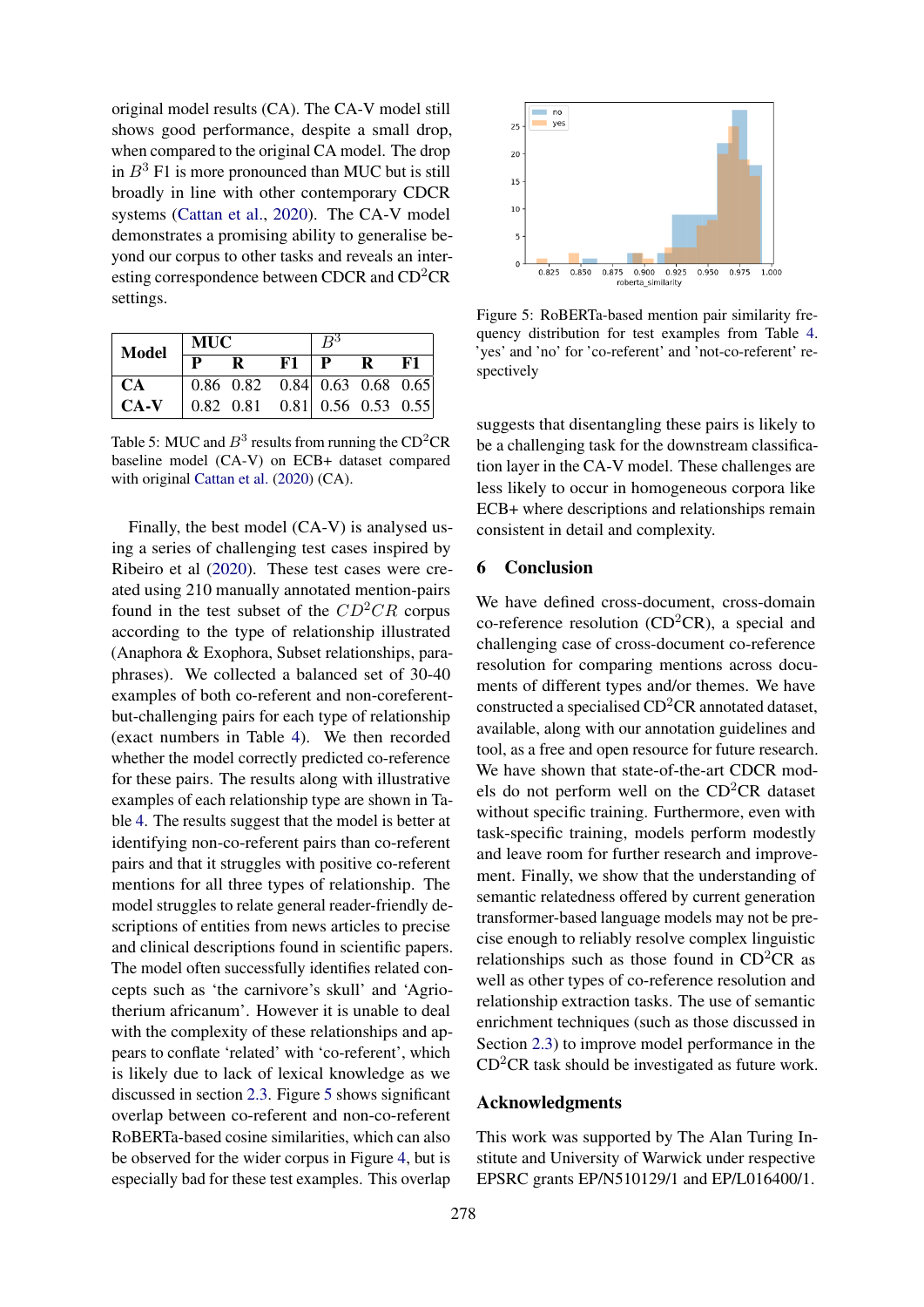## References

- <span id="page-9-7"></span>Amit Bagga and Breck Baldwin. 1998. [Entity](https://doi.org/10.3115/980845.980859)[based cross-document coreferencing using the vec](https://doi.org/10.3115/980845.980859)[tor space model.](https://doi.org/10.3115/980845.980859) In *Proceedings of ACL '98/COL-ING '98*, page 79–85, USA. Association for Computational Linguistics.
- <span id="page-9-1"></span>Shany Barhom, Vered Shwartz, Alon Eirew, Michael Bugert, Nils Reimers, and Ido Dagan. 2019. [Revis](https://doi.org/10.18653/v1/P19-1409)[iting Joint Modeling of Cross-document Entity and](https://doi.org/10.18653/v1/P19-1409) [Event Coreference Resolution.](https://doi.org/10.18653/v1/P19-1409) In *Proceedings of the 57th Annual Meeting of the Association for Computational Linguistics*, pages 4179–4189.
- <span id="page-9-20"></span>Iz Beltagy, Kyle Lo, and Arman Cohan. 2019. [SciB-](https://doi.org/10.18653/v1/D19-1371)[ERT: A pretrained language model for scientific text.](https://doi.org/10.18653/v1/D19-1371) In *Proceedings of the 2019 Conference on Empirical Methods in Natural Language Processing and the 9th International Joint Conference on Natural Language Processing (EMNLP-IJCNLP)*, pages 3615– 3620.
- <span id="page-9-2"></span>Arie Cattan, Alon Eirew, Gabriel Stanovsky, Mandar Joshi, and Ido Dagan. 2020. [Streamlining cross](http://arxiv.org/abs/2009.11032)[document coreference resolution: Evaluation and](http://arxiv.org/abs/2009.11032) [modeling.](http://arxiv.org/abs/2009.11032) arXiv:2009.11032.
- <span id="page-9-17"></span>Jacob Cohen. 1960. [A coefficient of agreement for](https://doi.org/10.1177/001316446002000104) [nominal scales.](https://doi.org/10.1177/001316446002000104) *Educational and Psychological Measurement*, 20:37–46.
- <span id="page-9-8"></span>Agata Cybulska and Piek Vossen. 2014. [Using a](http://www.lrec-conf.org/proceedings/lrec2014/pdf/840_Paper.pdf) [sledgehammer to crack a nut? Lexical diversity](http://www.lrec-conf.org/proceedings/lrec2014/pdf/840_Paper.pdf) [and event coreference resolution.](http://www.lrec-conf.org/proceedings/lrec2014/pdf/840_Paper.pdf) In *Proceedings of the Ninth International Conference on Language Resources and Evaluation (LREC'14)*, pages 4545– 4552.
- <span id="page-9-3"></span>Jacob Devlin, Ming-Wei Chang, Kenton Lee, and Kristina Toutanova. 2019. [BERT: Pre-training of](https://doi.org/10.18653/v1/N19-1423) [deep bidirectional transformers for language under](https://doi.org/10.18653/v1/N19-1423)[standing.](https://doi.org/10.18653/v1/N19-1423) In *Proceedings of the 2019 Conference of the North American Chapter of the Association for Computational Linguistics: Human Language Technologies*, pages 4171–4186. Association for Computational Linguistics.
- <span id="page-9-0"></span>Sourav Dutta and Gerhard Weikum. 2015. [Cross-](https://doi.org/10.1162/tacl_a_00119)[Document Co-Reference Resolution using Sample-](https://doi.org/10.1162/tacl_a_00119)[Based Clustering with Knowledge Enrichment.](https://doi.org/10.1162/tacl_a_00119) *Transactions of the Association for Computational Linguistics*, 3:15–28.
- <span id="page-9-18"></span>Joseph L. Fleiss. 1971. [Measuring nominal scale agree](https://doi.org/10.1037/h0031619)[ment among many raters.](https://doi.org/10.1037/h0031619) *Psychological Bulletin*, 76(5):378–382.
- <span id="page-9-14"></span>Matt Grenander, Yue Dong, Jackie Chi Kit Cheung, and Annie Louis. 2019. [Countering the Effects of](https://doi.org/10.18653/v1/D19-1620) [Lead Bias in News Summarization via Multi-Stage](https://doi.org/10.18653/v1/D19-1620) [Training and Auxiliary Losses.](https://doi.org/10.18653/v1/D19-1620) In *Proceedings of the 2019 Conference on Empirical Methods in Natural Language Processing and the 9th International Joint Conference on Natural Language Processing (EMNLP-IJCNLP)*, pages 6019–6024.
- <span id="page-9-11"></span>Zellig S. Harris. 1954. [Distributional structure.](https://doi.org/10.1080/00437956.1954.11659520) *WORD*, 10(2-3):146–162.
- <span id="page-9-15"></span>Matthew Honnibal and Ines Montani. 2017. spaCy 2: Natural language understanding with Bloom embeddings, convolutional neural networks and incremental parsing. To appear.
- <span id="page-9-9"></span>Heng Ji, Ralph Grishman, Hoa Trang Dang, Kira Griffitt, and Joe Ellis. 2010. [Overview of the TAC 2010](https://doi.org/10.1.1.357.1854) [knowledge base population track.](https://doi.org/10.1.1.357.1854) In *Proceedings of the 2010 Text Analysis Conference*.
- <span id="page-9-4"></span>Mandar Joshi, Danqi Chen, Yinhan Liu, Daniel S. Weld, Luke Zettlemoyer, and Omer Levy. 2020. [SpanBERT: Improving Pre-training by Representing](https://doi.org/10.1162/tacl_a_00300) [and Predicting Spans.](https://doi.org/10.1162/tacl_a_00300) *Transactions of the Association for Computational Linguistics*, 8:64–77.
- <span id="page-9-19"></span>JR Landis and GG Koch. 1977. [The measurement of](https://doi.org/10.2307/2529310) [observer agreement for categorical data.](https://doi.org/10.2307/2529310) *Biometrics*, 33(1):159—174.
- <span id="page-9-12"></span>Anne Lauscher, Ivan Vulic, Edoardo Maria Ponti, Anna ´ Korhonen, and Goran Glavaš. 2020. [Specializing](http://arxiv.org/abs/1909.02339) [unsupervised pretraining models for word-level se](http://arxiv.org/abs/1909.02339)[mantic similarity.](http://arxiv.org/abs/1909.02339) *Computing Research Repository*, arXiv:1909.02339.
- <span id="page-9-5"></span>Kenton Lee, Luheng He, Mike Lewis, and Luke Zettlemoyer. 2017. [End-to-end neural coreference reso](https://doi.org/10.18653/v1/D17-1018)[lution.](https://doi.org/10.18653/v1/D17-1018) In *Proceedings of the 2017 Conference on Empirical Methods in Natural Language Processing*, pages 188–197, Copenhagen, Denmark. Association for Computational Linguistics.
- <span id="page-9-6"></span>Kenton Lee, Luheng He, and Luke Zettlemoyer. 2018. [Higher-order coreference resolution with coarse-to](https://doi.org/10.18653/v1/N18-2108)[fine inference.](https://doi.org/10.18653/v1/N18-2108) In *Proceedings of the 2018 Conference of the North American Chapter of the Association for Computational Linguistics: Human Language Technologies, Volume 2 (Short Papers)*, pages 687–692, New Orleans, Louisiana. Association for Computational Linguistics.
- <span id="page-9-16"></span>Belinda Z. Li, Gabriel Stanovsky, and Luke Zettlemoyer. 2020. [Active learning for coreference reso](https://doi.org/10.18653/v1/2020.acl-main.738)[lution using discrete annotation.](https://doi.org/10.18653/v1/2020.acl-main.738) In *Proceedings of the 58th Annual Meeting of the Association for Computational Linguistics*, pages 8320–8331.
- <span id="page-9-13"></span>Maria Liakata, Simon Dobnik, Shyamasree Saha, Colin Batchelor, and Dietrich Rebholz-Schuhmann. 2013. [A discourse-driven content model for sum](http://www.sapientaproject.com/software.)[marising scientific articles evaluated in a complex](http://www.sapientaproject.com/software.) [question answering task.](http://www.sapientaproject.com/software.) In *Proceedings of Conference on Empirical Methods in Natural Language Processing, EMNLP 2013*, pages 747–757. Association for Computational Linguistics.
- <span id="page-9-10"></span>Xiao Ling, Sameer Singh, and Daniel S. Weld. 2015. [Design challenges for entity linking.](https://doi.org/10.1162/tacl_a_00141) *Transactions of the Association for Computational Linguistics*, 3:315–328.